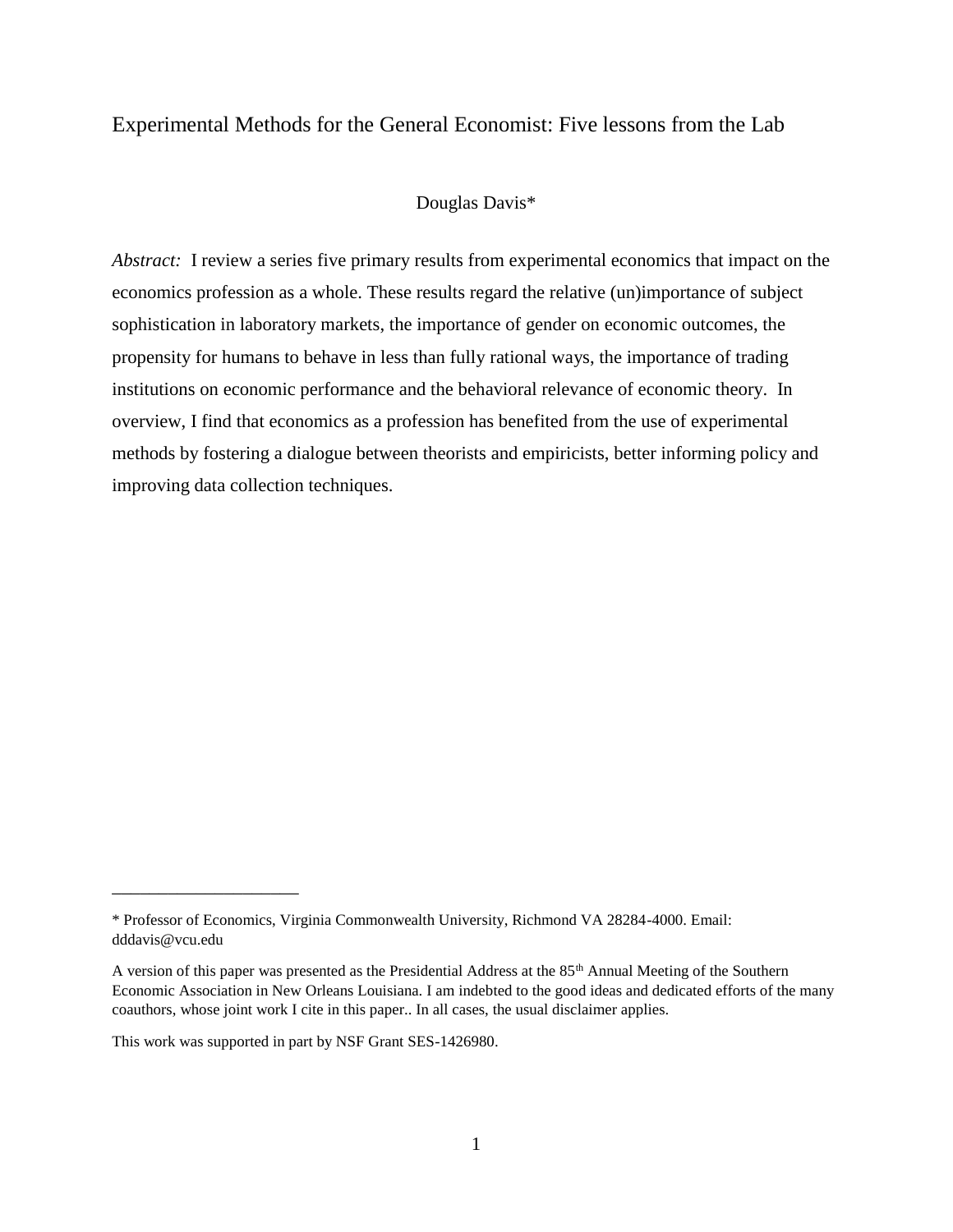## **1. Introduction.**

My interest in experimental methods dates from the end of my time as a graduate school at Indiana University. For my doctoral thesis I chose to work on the topic of 'statistical discrimination' or motives other than prejudice that an employer might underestimate the ability of a minority job candidate (Davis, 1987). My thought was that one possible reason for such misperceptions might be driven by a simple misuse of order statistics. Unlike a sample mean, which does not vary in expectation with the number of observations, the expected sample maximum is a function of the sample size. In contexts where employers focus on maximal rather than average quality, perhaps employers might incorrectly draw an inference about average quality from the sample maximum. Evaluating empirically such a hypothesis, particularly in light of the standard items in the toolkit of a budding economist in the early 1980's was a formidable challenge. One simply cannot usefully ask people whether or not their apparently discriminatory activities are motivated by racial animus.

Arlington Williams, a then new assistant professor at Indiana University (and a student of Vernon Smith), thought that my problem was both interesting and testable. Not, however, with naturally occurring data on hiring decisions, but in a streamlined laboratory setting, where student participants were asked to make evaluations not of job candidates, but rather through something more directly related to my theory, specifically by having financially motivated participants take random draws from two urns in a context where many more observations came from one urn than the other and where the participants were financially motivated to focus on the highest number drawn. If my theory was correct, then students would errantly view the less intensively sampled urn as containing lower numbers on average.

That approach worked. Although at the time radical, this innovative method of data collection not only allowed me to finish my thesis, but it opened for me the door to a relatively small group of extremely talented economists, who were remarkably willing to talk with an interested young scholar. I am profoundly grateful to these economists not only for their openness and encouragement in these initial years of my career but for their contagious sense of excitement that they were on the cusp of something really important.

From those early days, when experimental economics was still quite a novelty, I would spend the lion's share of my time in any seminar explaining to a usually polite but very often deeply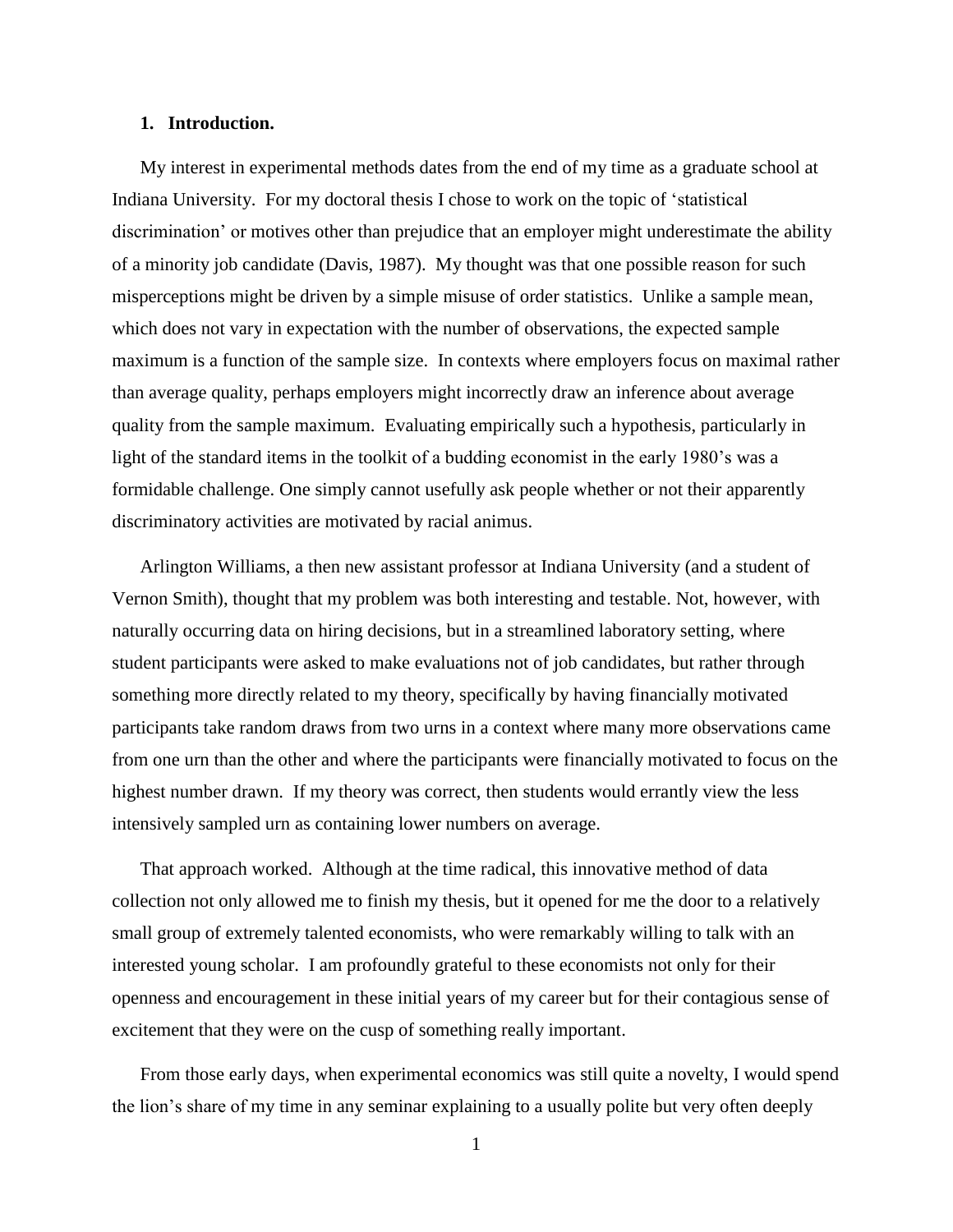skeptical audience what might usefully be learned from games played by undergraduates for cash (sometimes with computers). Times have certainly changed. The use of experimental methods expanded, and then exploded following the award of the Nobel Prize in Economics to Vernon Smith and Daniel Kahneman in 2002. The explosion has continued unabated in more recent years with Nobel Awards to Eleanor Ostrom in 2007 and Alvin Roth in 2012.

The basic rationale for the experimental method has remained pretty much the same over the years: using the lab can overcome the difficulties of finding data in many naturally occurring settings, the lab has a high degree of "internal validity" because it allows the researcher to change one variable at a time. All of these advantages have contributed to its acceptance as a standard tool in the economist's toolkit.

Along with acceptance of laboratory analysis as a legitimate research method, both techniques and research questions have changed. Within the lab, computerization has made both the implementation of experimental designs and the collection of data vastly easier. Outside the laboratory the development of field experiments has generated a remarkably useful complement to both laboratory methods and standard empirical methods. The use of field experiments outside the laboratory offers a remarkably useful complement to both laboratory methods and standard empirical methods as well.<sup>1</sup> Finally, an entirely new subfield of 'behavioral economics' has emerged.

Everyone appreciates that experimental methods now cast a large footprint on economics. The purpose of this paper is to consider the how the outlines of that footprint impact on the economics profession as a whole. In particular, I focus on the potential value of this large, sometimes overwhelming volume of activity for non-experimentalists. Although I certainly cannot even pretend to be comprehensive in a short paper (and couldn't even, in the length of a sizable text),  $\frac{3}{7}$  I here humbly offer the following five 'big lessons' that I have learned from thirty years of experimental analysis. I won't suggest that these are necessarily the five pinnacle

 $\overline{a}$ 

<sup>&</sup>lt;sup>1</sup> See e.g., Harrison and List (2004) for an introduction to and a review of field experiments. John List provided an overview of field experiments in his Distinguished Guest Lecture at the 84th Annual Meeting of the Southern Economic Association in Atlanta Georgia.

<sup>&</sup>lt;sup>2</sup> Comprehensive, albeit somewhat dated treatments of experimental economics include Davis and Holt (1993), and Kagel and Roth (1995). See also Kagel and Roth (2016).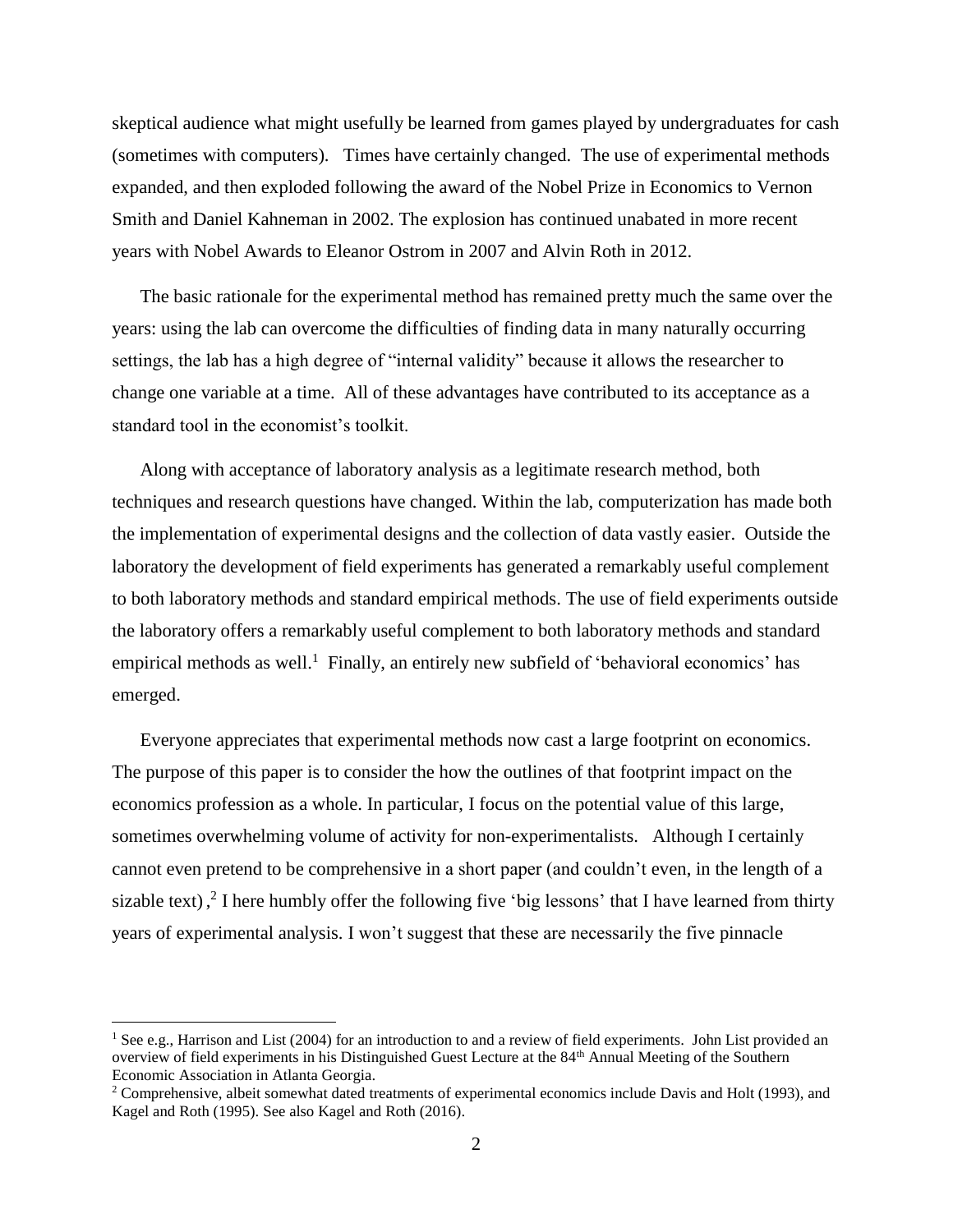contributions of laboratory methods to economics, but they certainly are lessons that first come to my mind as interesting and important.

### **2. Five Lessons from Laboratory Economics**

 $\overline{\phantom{a}}$ 

2.1 *College Sophomores Are Real People*. One of the biggest sources of initial skepticism regarding the use of laboratory methods was that the typical subject pool consisted not of 'reals' but of a convenience sample of university undergraduates. When testing economic theories, particularly propositions regarding interactions between firms or financial exchanges, the frequent use of college students has – appropriately – raised the criticism that 'reals' such as bankers or businessmen are far more sophisticated that the subject pool used to evaluate a theory. The important news here is that in repeated comparison testing between college students and 'real' actors there is no important difference in behavior. In a recent paper Fréchette (2015a) evaluates thirteen studies conducted between 1964 and 2006 that contrast the behavior of college students with 'real' agents from a context pertinent to the theory being examined. A summary of his results appears as Figure 1. In only one instance did the pertinent professional in any sense out-perform the college students<sup>3,4</sup> In another nine instances Fréchette reports no important differences across groups.<sup>5</sup> In another two instances the college students actually conformed more closely to the predictions of the theory than did the relevant professionals.<sup>6</sup>

What explains this general absence of real versus undergraduate student subject pool effects? Most prominently, laboratory experiments are most frequently 'theory tests,' conducted in extremely streamlined contexts as close to the domain of the theory as possible. In such environments basic cognitive processes rather than occupation specific skills drive predictions and, as surprising as it may seem to many of those of us who regularly teach college

<sup>&</sup>lt;sup>3</sup> Namely, professional soccer players more nearly engaged in randomizing behavior in an asymmetric game with no pure strategy equilibrium.

<sup>4</sup> The 13 studies Frechette (2015a) analyzes are only a subset of economics experiments that evaluate decisions made by actors with experience in a natural context pertinent to the market or decision context being investigated. Frechette confines attention to those studies that used both 'convenience sample' college undergraduates and 'reals' with pertinent experience. Other studies related have appeared more recently. A very nice current example is the recent study on the external validity of laboratory tax compliance experiments by Alm, Bloomquist and McKee (2015). As with the majority of the studies assessed by Fréchette the decisions of college undergraduates did not differ significantly from the decisions of taxpayers.

<sup>&</sup>lt;sup>5</sup> These instances included contexts involving bidding in sealed bid auctions, common value actions, option pricing and gaming against managerial incentive schemes.

<sup>6</sup> One such instance involved and oral auctions. The other involved free riding behavior in a voluntary contributions game.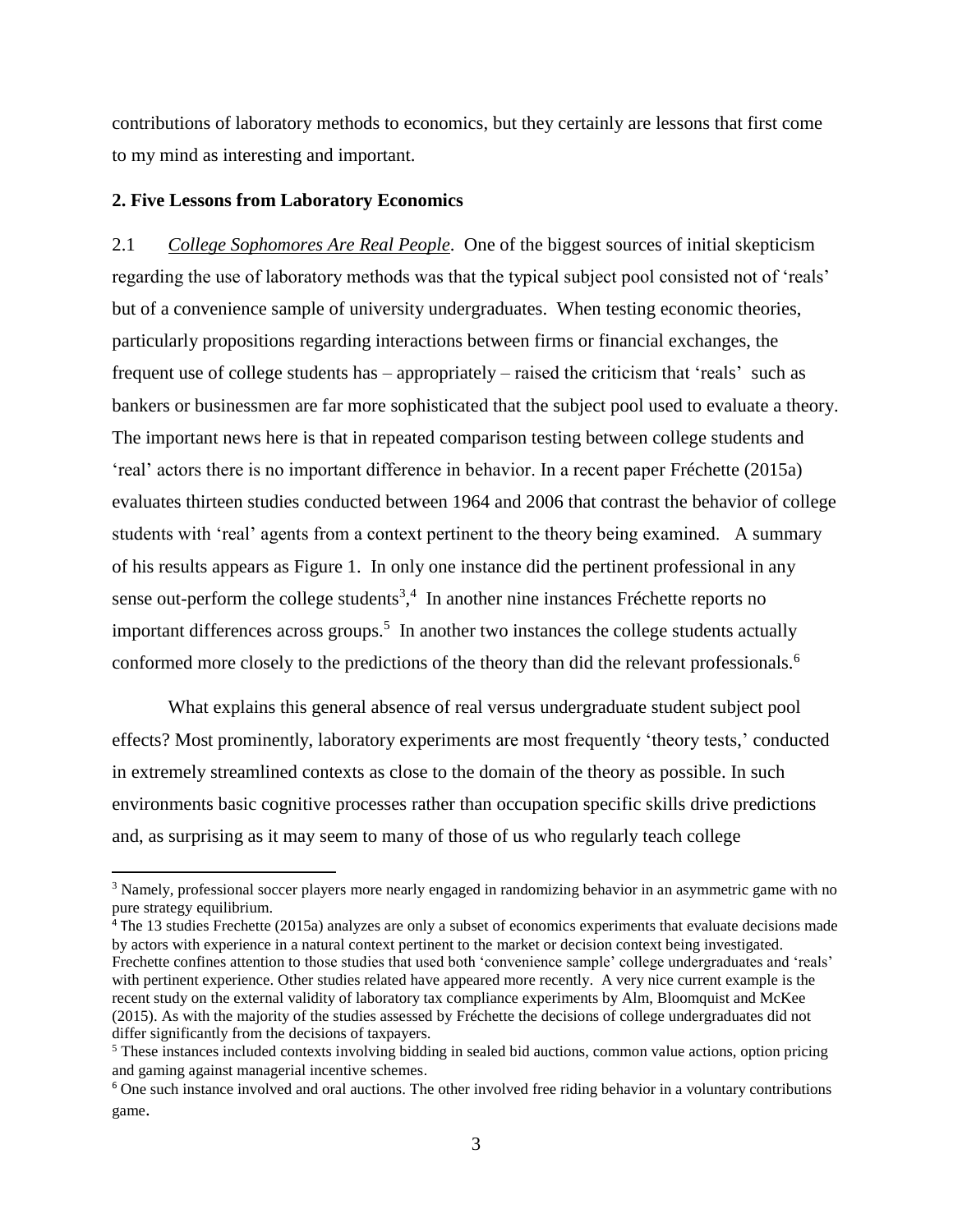undergraduates, there is no basis for thinking that the cognitive process of students differs from that of 'reals'. Further, the occupation specific skills of 'reals' may actually hinder performance in a laboratory context. That college students sometimes out-perform the relevant 'real' actors occurs because those with experience in a pertinent natural context may invoke their own mental scripts in an attempt to fill in the blanks of experimental instructions. For this reason they may attempt to extract information from features of the laboratory environment that, while useful in the natural context, are meaningless in the laboratory environment.



Figure 1. Relative Performance of Undergraduates Relative to 'Reals' in Thirteen Laboratory Experiments. Source Fréchette (2015a).

This is not to say that the choice of subject pool is universally a matter of indifference. To the contrary, an entire branch of behavioral economics has developed in the last decade concerned with measuring individual characteristics such as risk posture, time discount rate, altruism, etc. These measures can differ substantially across populations of 'reals' including groups with different ages, races, cultures and sexes.<sup>7</sup> However, for the narrow purpose of testing theory, the use of a convenience sample rather than real agents does not importantly matter and people with pertinent expertise in a particular do not behave in a consistently different way.

l

<sup>&</sup>lt;sup>7</sup> Fréchette (2105b) reviews the literature that addresses the behavioral consequences of non-standard subject pools including non-human animals, people living in token economies, children, the elderly, demographically varied samples, and professionals.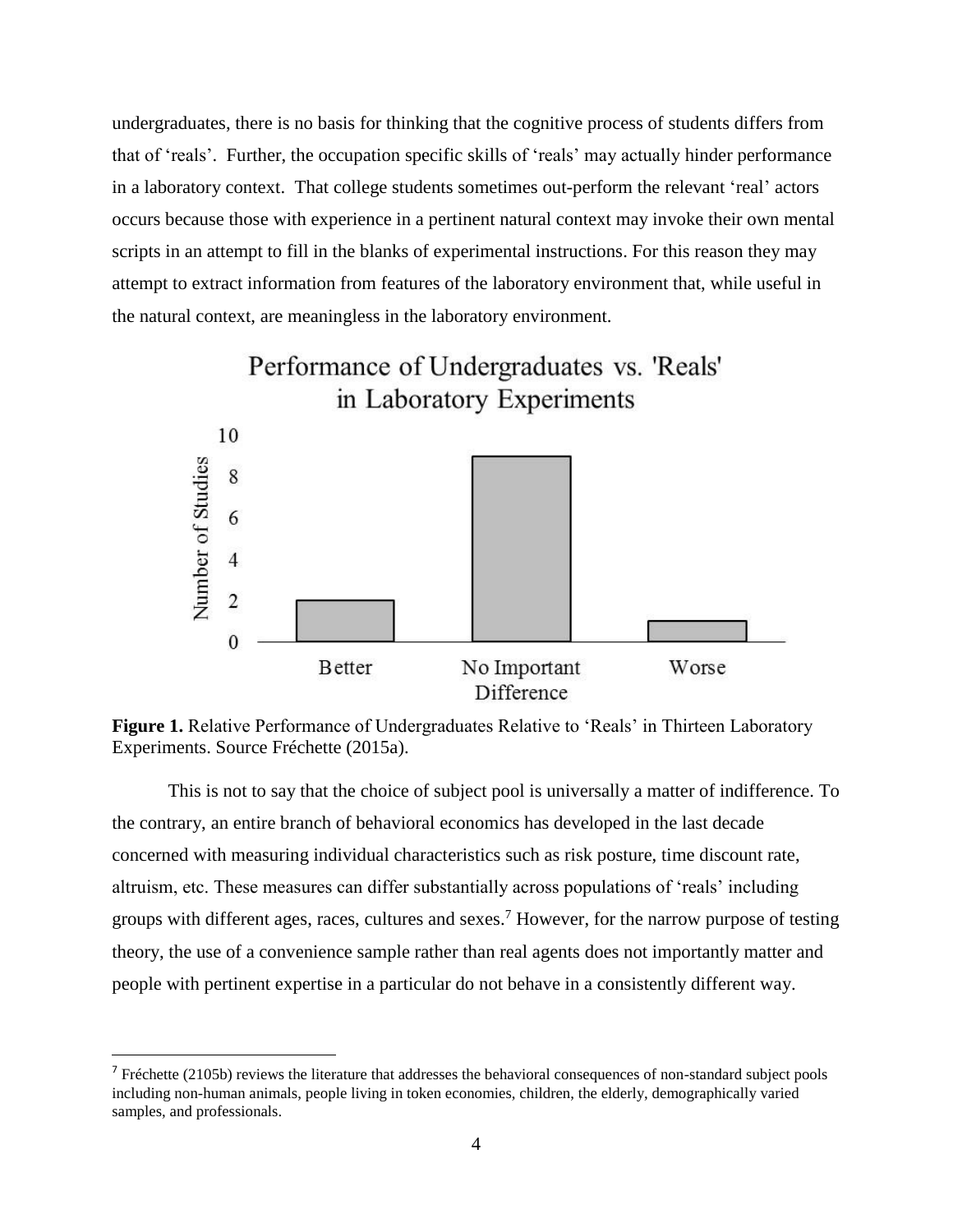The importance of individual characteristics on performance brings me to a second major lesson.

2.2 *Gender Matters*. I am an admittedly reluctant convert to the notion that gender importantly affects behavior in relatively sterilized laboratory environments. While I am of course well aware of the bundle of differences in both biology and socialization that distinguish males and females, I was skeptical that these differences could meaningfully affect the way people played simple games. My conversion came fairly recently in a project regarding behavior in indefinitely repeated prisoner dilemma games (Davis, Ivanov and Korenok, 2016). It is well known that in such games subjects exhibit considerable heterogeneity in their propensities to cooperate and we were interested in identifying individual characteristics that affected cooperative propensities. So we did the following: We had individuals play a series of 'matches' or indefinitely repeated prisoner's dilemma games. In each match participants were paired with a different, randomly selected, anonymous partner. Then, on a separate day, we had these same participants return to the lab and complete a battery of popular tests for eliciting individual characteristics, including risk postures, time discount rates, propensities for altruism, degrees of strategic sophistication and capacities to recognize of strategic dominance. Our intention was to see how these different characteristics correlated with individuals' propensities to either cooperate or engage in behaviors that promote cooperation, such as leadership, leniency or forgiveness. The surprising, at least to us, result was that with one notable exception, these individual characteristics had little impact on either cooperativeness or behavioral aspects might affect cooperative. The exception was gender. By a large margin, females cooperated significantly less frequently than males. Importantly what was surprising here was not that we observed an identifiable difference between women and men. A variety of gender-based differences, have been well documented, such as for example, the higher degree of risk aversion among females.<sup>8</sup> The surprise was the importance of the effect over a host of potential measures of individual characteristics.

Gender differences can have marked economic effects. Let me mention here two examples from laboratory experiments. The first regards 'glass ceiling' effects for women in the workplace

<sup>8</sup> Women also tend to dislike competitive environments and respond negatively to competitive pressures. See the surveys by Croson and Gneezy (2009), Eckel and Grossman (2008) and Niiederle and Vesterlund (20110.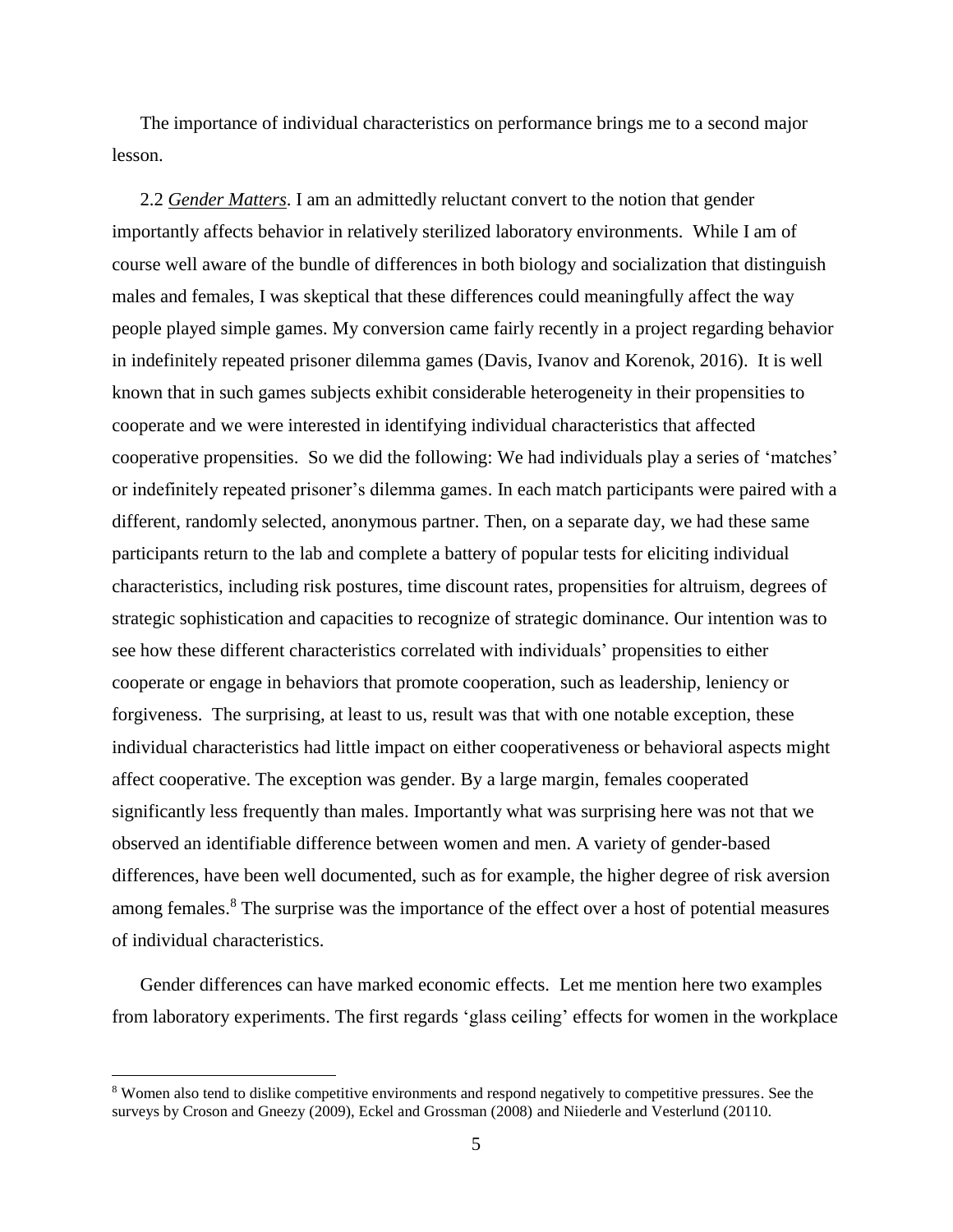(Niederlie and Vesterlund, 2008). 9 These authors conducted a study where mixed groups of males and females were asked to make allocative decisions in a game in which earnings for all players would increase if exactly one player made a costly contribution to a group exchange prior to the expiration of a time limit. What they observed was that the males almost uniformly waited for females to make the contribution decision, and that females almost uniformly made it! The suggestion is that females (at least in mixed groups) feel compelled to make the costly decision for the group, a task that these two, very successful female economists considered analogous to volunteering to perform 'non-promotable' tasks in the workplace.

A second, equally provocative example studies gender effects in the context of asset markets Eckel and Fullbrűnn (2015). A well-known area of behavioral research in financial economics regards the frequent (and almost pervasive) propensity for traders in a simple laboratory market to generate speculative pricing bubbles via the trade of assets with a commonly known payoff stream. Eckel and Fullbrűnn divided traders by gender into separate groups, endowed the traders in each market with identical combinations of assets and cash and then observed trading behavior in the declining value design standard in this line of research. Figure 2 illustrates the median prices for six female-only and six male-only groups. As can be seen female traders were much less likely to generate pricing bubbles than comparable groups of male traders. Eckel and Fullbrűnn then tried mixed gender groups, and again found that mixed gender groups engaged in significantly less speculative behavior than did the male only cohorts.

I don't want to overstate the implications of these results. Recent work on gender effects in a very different asset market environment by Holt et al. (2015) suggest that it is preliminary to conclude that females may necessarily tame the wolves of Wall Street.<sup>10</sup> Nevertheless, while the

<sup>&</sup>lt;sup>9</sup>. Lise Vesterlund discussed glass ceiling effects in her 2014 Association Lecture to the 84<sup>th</sup> Annual Meeting of the Southern Economics Association in Atlanta Georgia.

<sup>&</sup>lt;sup>10</sup> Numerous differences distinguish the designs used in Eckel and Fullbrünn (2015) and Holt et al. (2015). In addition to a declining asset balance, trades in Eckel and Fullbrűnn were conducted under double auction rules, traders were aware of the gender of other members of their cohort, and cash/asset endowments were heterogeneous across participants. In contrast in Holt et al. (2015), trades were conducted under call market rules, traders had homogeneous endowments, and relative to Eckel and Fullbrűnn, traders were 'cash rich'. As in Eckel and Fullbrűnn, Holt et al. (2015) tested for risk aversion. Both studies report that females were relatively more risk averse.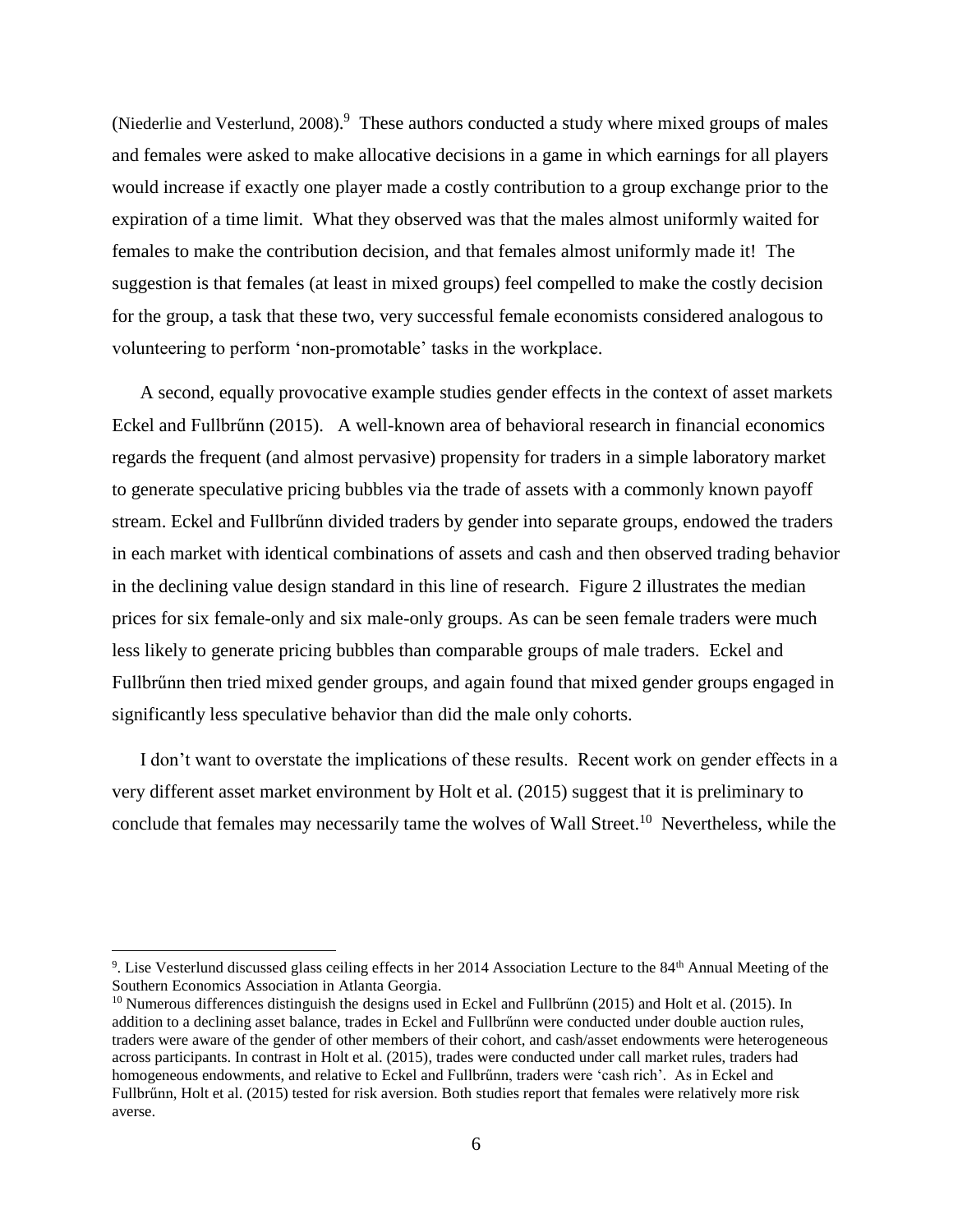interactions between genders and various features of laboratory designs remains unclear it is unquestionably the case that in some contexts gender prominently affects market outcomes.<sup>11</sup>



**Figure 2**. Median Contract Prices and Fundamental Prices for Asset Markets Composed of Female and Male Traders. Source: Adapted from Eckel and Fulbrünn (2015)

The presence and persistence of speculative trading bubbles suggests my third important lesson.

2.3 *Humans Can Be Irrational.* That we individually all make foolish decisions is, from a social perspective, relatively uninteresting. Perhaps a natural corollary to the old saw that 'a fool and his money are soon parted' is that 'most of us have less money than we might'. More interesting for us as economists are instances where people act in a *predictably* irrational way. Laboratory methods have been powerfully instrumental in identifying such instances.<sup>12</sup> It wasn't so many years ago, for example, that the rational expectations hypothesis - the idea that asset prices conveyed the most accurate information available regarding the value of a firm, was regarded as an article of faith among financial economists. Work in behavioral finance, much of it stemming from the just mentioned research on speculative behavior in laboratory asset markets, initiated in Smith, Suchanck and Williams (1988), has led to a much broader appreciation by economists that asset prices may persistently deviate from fundamental value.<sup>13</sup>

 $11$  My comments in the text regard only the effects of gender on decisions in a laboratory context. A related and fascinating area of investigation regards manipulations of hiring procedures that counteract gender bias in employment. For a recent example, see Bohnet, Van Geen and Bazerman (2015), who show that making decisions collectively rather than individually tends to offset the effects of unconscious stereotypes in hiring decisions.  $12$  For a more general review of predictable irrationality, see Airely (2008).

<sup>&</sup>lt;sup>13</sup> In this vein, observe that Robert Shiller, although not an experimental economist, received a share of the 2013 Nobel prize in economics for his work on behavioral finance.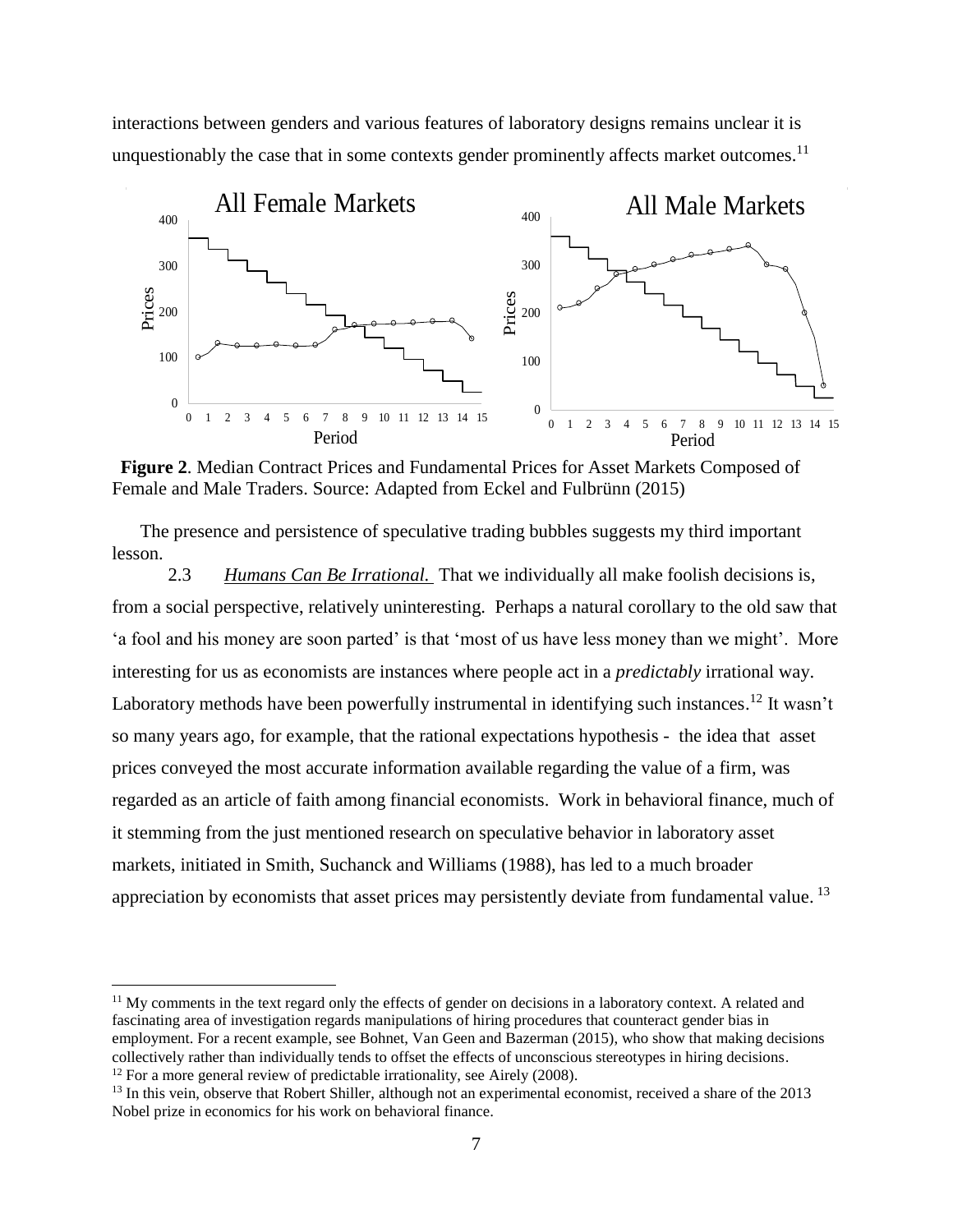A related example comes from the study of the convergence properties of oligopoly markets. The speed and completeness of convergence in markets with a limited number of sellers turns critically on the adjustment rules used by sellers. Industrial organization economists have long considered the consequences of adjustment rules that vary with respect to differences in sellers assumptions about others' responses to previous outcomes. A seller, for example, may believe that others will repeat their immediately previous actions, or, alternatively that others will pick actions closer to the average of all previous plays. Importantly, however, in either case, the seller is presumed to best respond to this assumed choice. Laboratory sellers, however, do not uniformly engage in such optimization.

I illustrate with summary results of a differentiated product oligopoly experiment reported in Davis (2011). The design features a market structure with four sellers who have symmetrically differentiated demand and constant costs. Sellers made a sequence of action choices in a series of 40 consecutive 'trading periods'. In addition to action choices each period sellers also submitted forecasts of what other sellers would do in the coming period. The primary treatment was the basis of competitive interactions, with sellers interacting as price setting Bertrand competitors in one case and as quantity setting Cournot competitors in another. To further help sellers with their action choices they were also provided with a profit calculator that allowed them to identify the profit maximizing response to their forecasts.

Figure 3 illustrates the relative propensity of sellers to follow a best response rule over the final 20 trading periods. As is clear from the figure sellers in both environments made choices closest to optimizing responses only about 40% of the time. Further, while some randomness accompanied action choices, as a whole, responses could hardly be described as random. Rather, in addition to best responses, the sellers relied on two distinctly non-optimal alternatives: 'Herding' or picking a choice very close to their forecast of the next period's average choice, and 'Inertia' or selecting an action choice close to their own past period action. As seen in the middle and right columns of Figure 3, Sellers are closest to an 'inertia' rule about as often as best responses, and made choices closest to 'herding in another 20% of instances.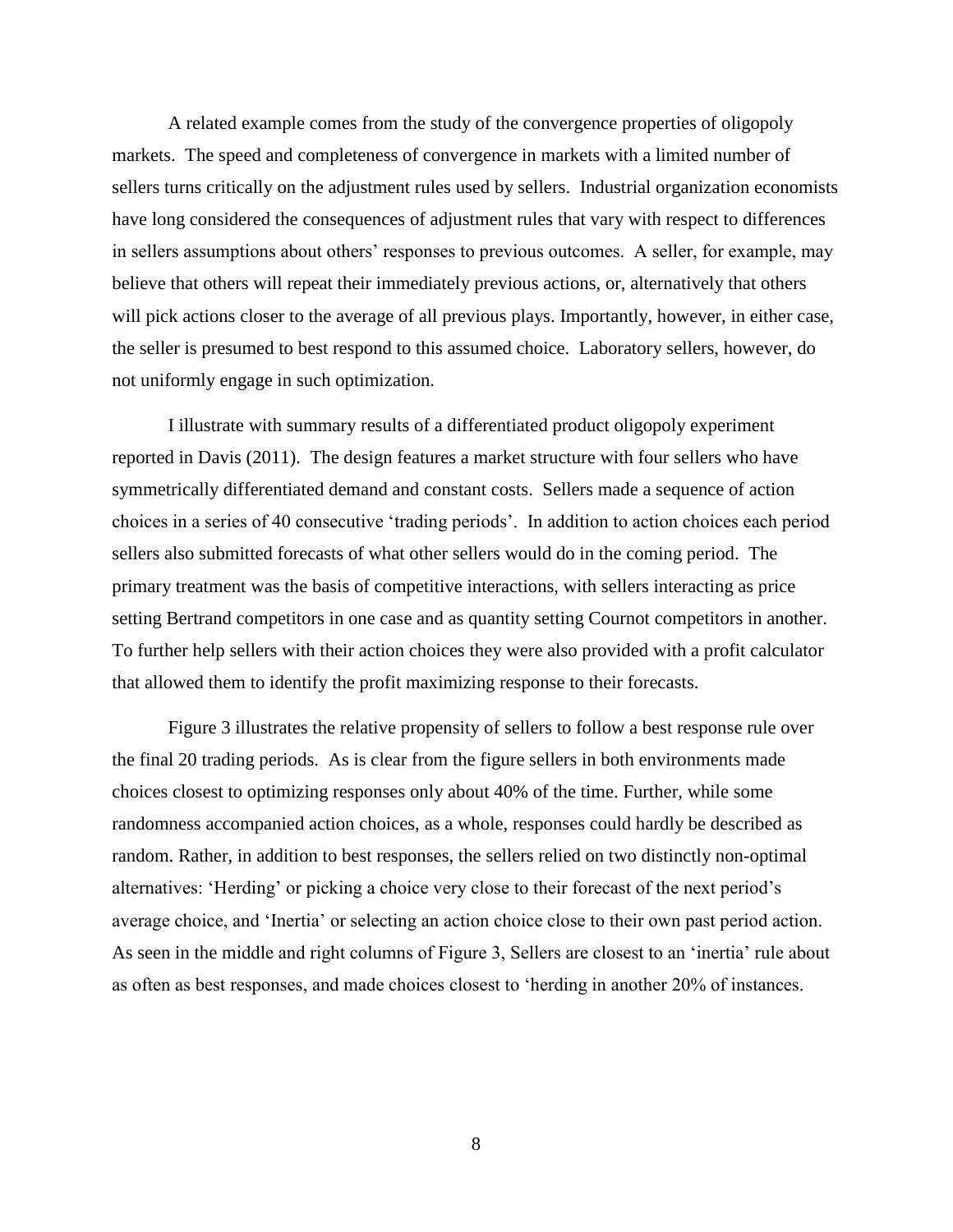

**Figure 3**. A Classification of Seller Adjustment Patterns in a Differentiated Product Oligopoly Source: Davis (2011) .

Experimentalists have identified a host of such predicable 'non-rational" regularities in the way people process and respond to information, ranging from the ameliorative effects of behavioral 'nudges' to factors affecting the human propensity to 'trust.' These developments, all fascinating in their own right, are more important collectively as they have led to the incorporation of psychology into economics. The emerging interdisciplinary field of behavioral economics contributes in fundamental ways to both economics and psychology, offering for psychologists an analytic foundation and forcing economists to consider seriously the essential elements of a parsimonious utility specification as well as the ways that human limitations, such as bounds on rationality, can be incorporated into economic models.<sup>14</sup>

This comparison of decision rules in differentiated product Cournot and Bertrand environments motivates a fourth lesson.

*2.4 Institutions Matter.* Consider again the just-described differentiated product Cournot and Bertrand market experiment. That sellers followed the same adjustment rules in relative terms does not imply that the two market structures converge on Nash predictions with equal speed or completeness. To the contrary, as can be seen in the mean transaction price paths for two representative markets shown in Figure 4, performance varies markedly with the change in

<sup>&</sup>lt;sup>14</sup> See Camerer (2003) for an excellent overview of behavioral economics.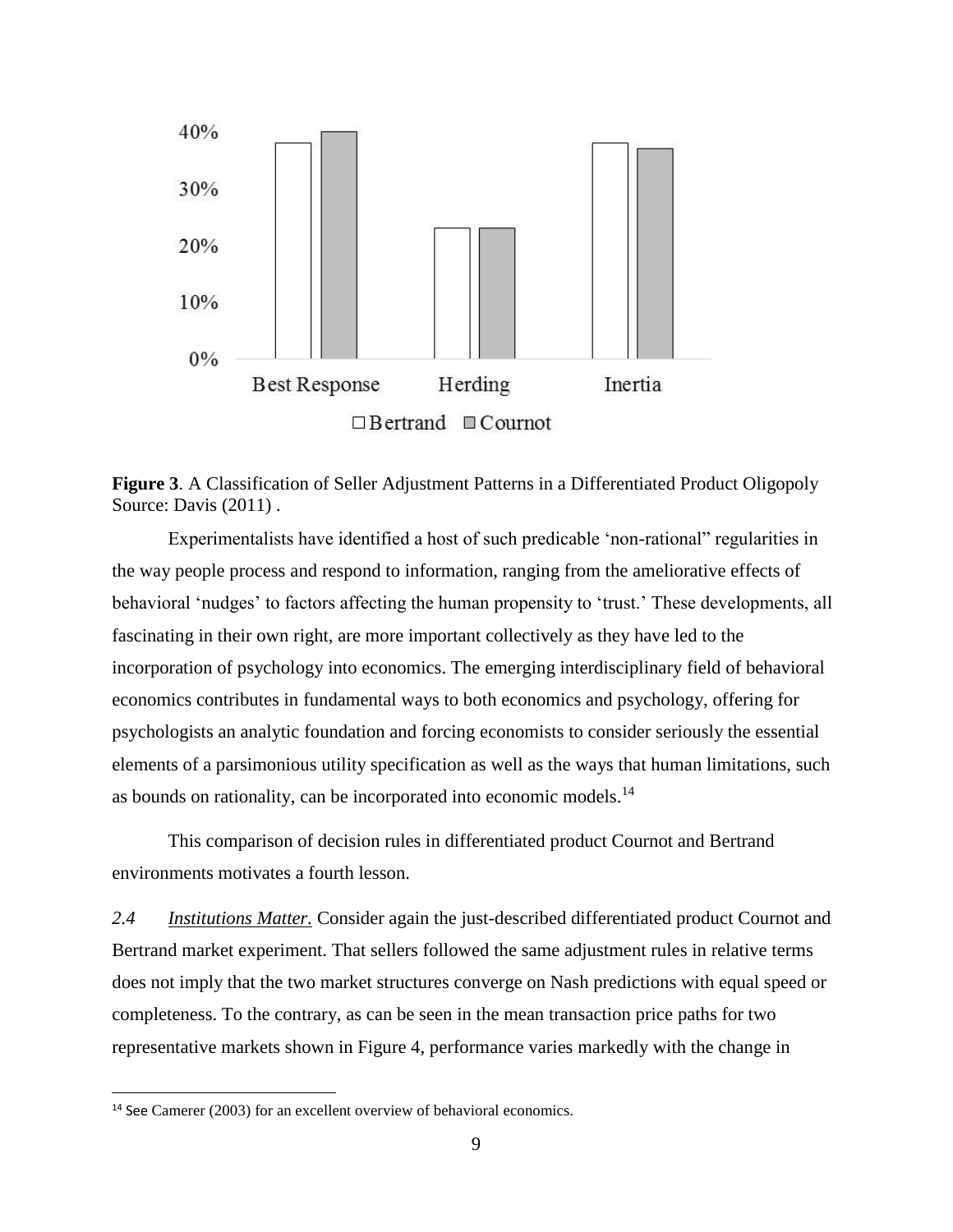strategic interactions. In stark contrast to the immediate collapse on Nash predictions in the Bertrand market, outcomes in the comparable Cournot market vacillate both persistently and wildly.

The difference in outcomes in the two market structures is driven by the very different gaps between forecasts and best responses that changing the basis of interactions induces. In the Bertrand market, where actions are strategic complements, optimization, herding and inertia are all very close together. In contrast, in the Cournot market, where actions are strategic substitutes, the best response to a forecast that deviates from the Nash prediction is a deviation of almost equal magnitude on the other side of the equilibrium. Thus, while the behavior of agents does not importantly vary across institutional structures, the way the institution interacts with these propensities can yield starkly different outcomes.



**Figure 4**.Mean Transactions Price Paths for Representative Differentiated Product Bertrand and Cournot Markets. Source: Davis (2011).

Historically, the notion that institutions affect market performance was a primary motivation for the use of laboratory methods to investigate allocative questions in economics. In the late 1940's a residual uncertainty regarding the capacity of markets to allocate goods efficiently festered among some economists. This post-depression/post WWII skepticism, combined with an utter incapacity to observe directly either the supply or the demand curves necessary to evaluate competitive predictions motivated Edward Chamberlin's famous experiment evaluating the performance of a classroom market organized like the 'pit' on the Chicago mercantile exchange (Chamberlin, 1948). Chamberlin's experiment, which has become a staple exercise for introductory economics classes, yielded something less than fully efficient behavior. Smith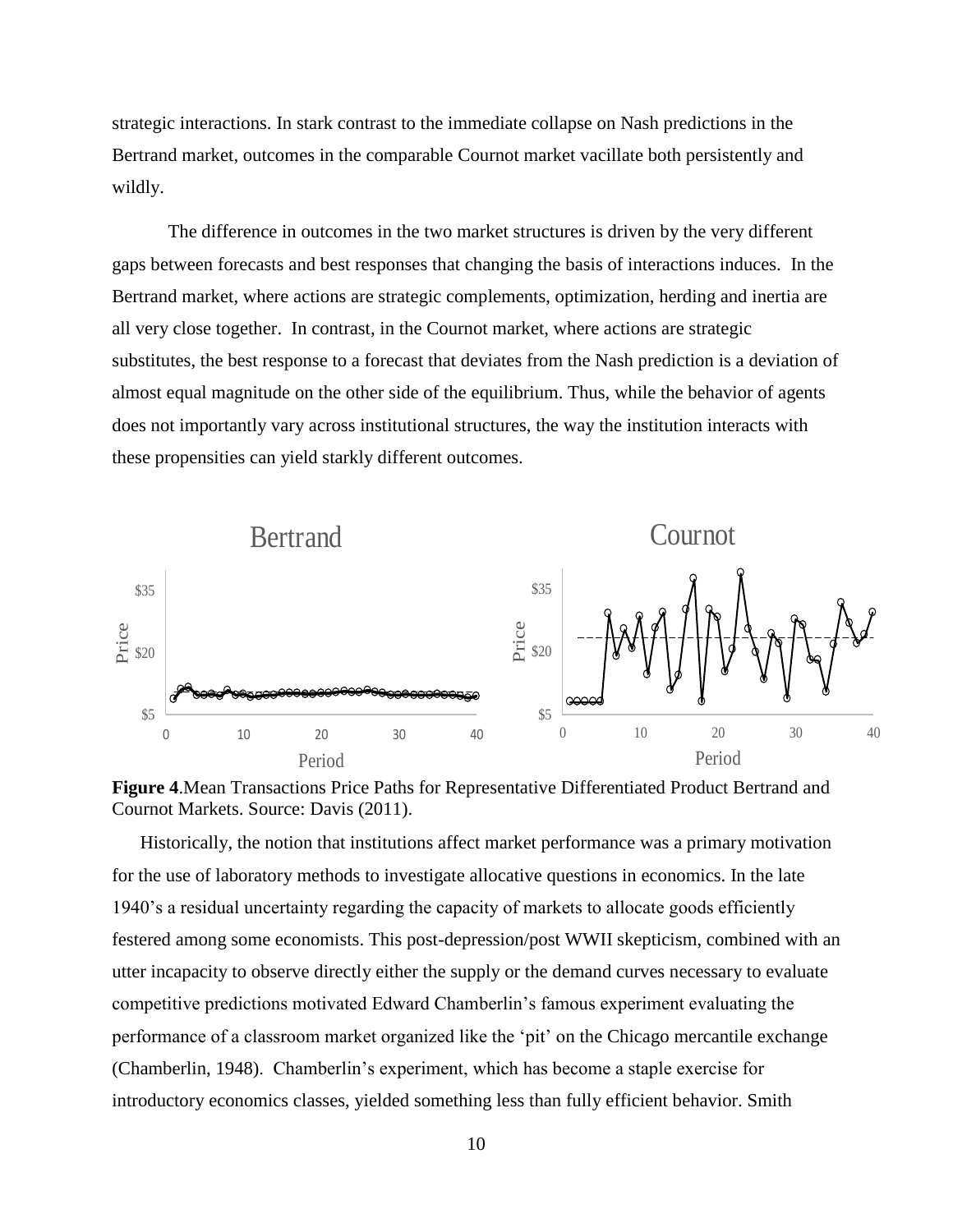(1962), however, subsequently showed that centralizing bids and asks with an 'auctioneer' (a task performed, for example, by the specialist on the floor of the New York Stock Exchange) generates robustly efficient competitive outcomes.

Although the direct observation that 'markets can work' was certainly a fundamental insight in economics, more important was the offshoot – that changes in the way markets are organized fundamentally affects their performance. The performance difference of markets organized under Chamberlin's 'negotiated price' rules and Smith's 'double auction' trading rules is only one illustration. A more pronounced example arises from the comparison of the posted price trading rules typical of retail type exchange with double auction markets. Given the same underlying supply and demand conditions, not only is it the case that a 'posted offer' market extracts less of the available surplus than a 'double auction', but further that posted offer markets are very markedly less responsive to changes in underlying conditions.

Consider for example, double auction and posted offer performance in a 'trend demand' design that features a series of first 'inflationary then deflationary demand shifts (Davis, et al, 1993) The mean contract price paths, shown as Figure 5 illustrate the results of three double auction and three posted offer markets. The double auction markets shown in the left panel, tracked the changes in equilibrium quite well, with the closing contract in each period (the hollow dots) typically providing very accurate information regarding the underlying market price. In contrast, in the posted offer markets shown in the right panel, prices responded only very slowly to an inflationary change in underlying conditions (as sellers realize only that they're selling out their inventories each period), and then fell apart altogether in the subsequent deflationary regime when demand fell sufficiently to bring the equilibrium price below current market prices, leaving sellers suddenly with neither any sales nor any information about the prices that might again generate sales.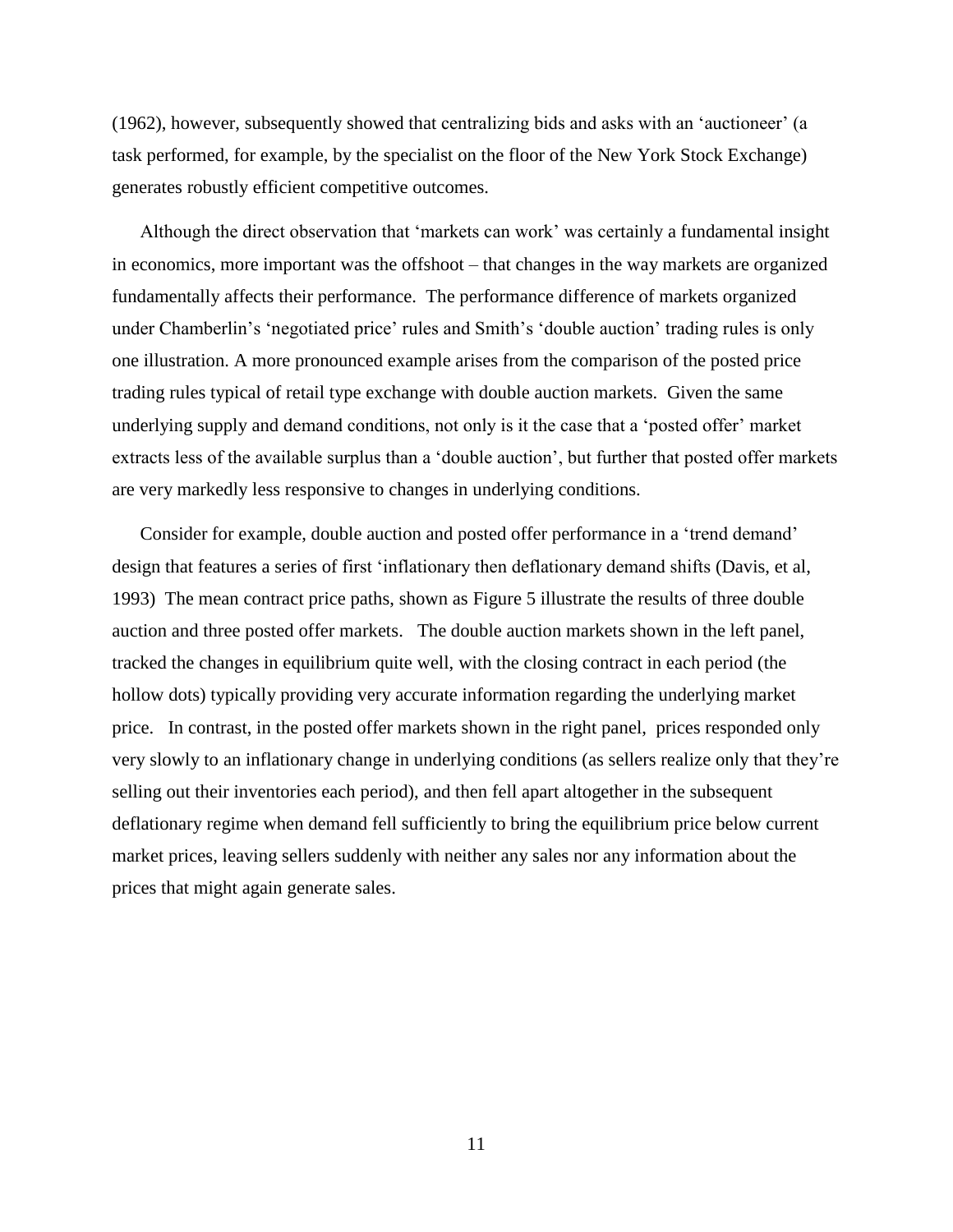

**Figure 5.** Mean Contract Price Paths from Three Double Auction and Three Posted Offer Markets in a Trend Demand Design. Source: Left panel, Davis et al. (1993), Right panel Davis and Holt (1997).

Given the pervasiveness of retail type exchange in industrialized economics, the poor dynamic performance of posted offer markets has implications for the performance of economies a whole. For example, Davis and Korenok (2011) reports an experiment conducted to isolate the relative effects of 'sticky prices' and 'sticky information' in driving imperfect market responses to fully anticipated changes in price levels – an issue of longstanding concern among macroeconomics. In a monopolistically competitive market where sellers post prices each period, we found it was neither – rather the posted offer rules themselves induced an exceedingly slow adjustment to an inflationary increase in both prices and outputs.

The capacity of institutional alterations to fix market imperfections suggests that new 'hybrid' institutions can be constructed to allow efficient allocations in contexts where markets previously did not or could not exist. Examples include not only computer assisted markets where bidders demands for one property or asset is contingent on their ability to purchase a related property or asset, but also new market structures like government radio spectrum auctions, (e.g,. Plott and Salmon, 2004) markets for sodium dioxide emissions (e.g., Burtaw et al. 2010) and electricity distribution (e.g., Rassenti, Smith and Wilson, 2003). Also relevant here are allocative mechanisms where for reasons of equity or practicality monetary bids cannot for used, such as the National Medical Residency Assignment Program, the Kidney exchanges and mechanisms for determining school assignments (See e.g., Roth 2008).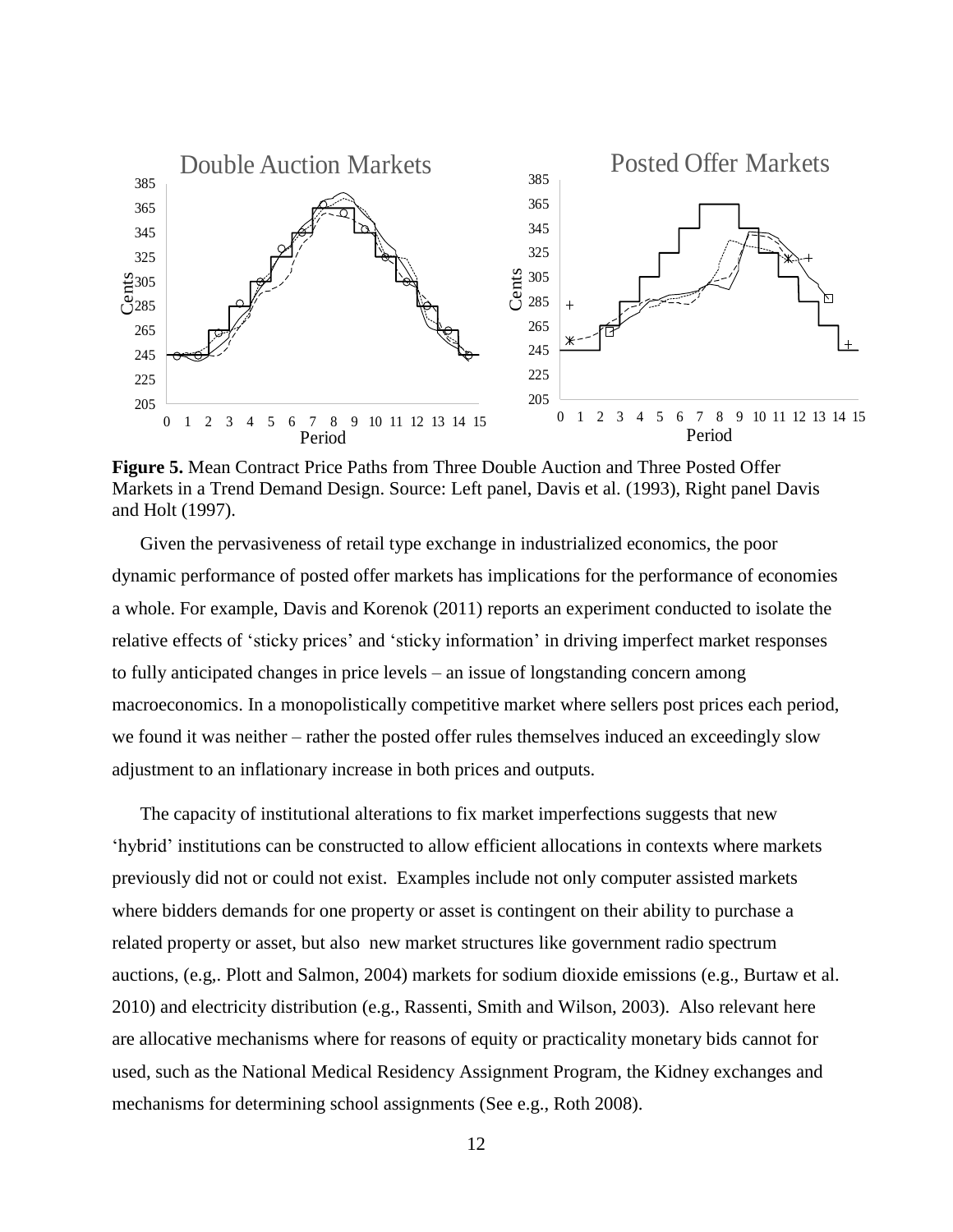The success of these various market and non-market allocative institutions raises my fifth and final lesson.

*2.5 On the Whole Economic Theory Works Remarkably Well.* When Vernon Smith first established that competitive predictions organized market behavior, his initial response was to 'stress test' this result, examining behavior in limiting conditions, including markets with few sellers on either side of the market. What he observed was that competitive predictions organized market performance under incredibly robust limiting conditions. Conditions so general that he actually proposed double auction trading rules as a mechanism for monopoly restraint (Smith, 1981)!

From the perspective of theory the double auction is problematic in that it is difficult to tractably model the price determination process Other trading institutions, however, are far more amenable to theoretical analysis, and in cases where theory offers predictions, those predictions often organize the data quite well. I offer some examples from my own research.

The discrete unit version of the posted offer trading institution that was traditionally compared to double auction markets may be analyzed as a model of Bertrand Edgeworth competition. Holt and Solis-Soberon (1992) develop a general method for identifying equilibria in discrete unit models of Bertrand-Edgeworth competition. Subsequently, Davis and Holt (1994) extended these results to examine the tradeoffs between 'numbers' (concentration) and predicted market power. 'Market power' (in the sense that the competitive equilibrium is not a Nash equilibrium for the market analyzed as a stage game) was the clear winner. Similarly, Davis and Wilson (2000) investigate the relationship between synergies and market power in a model of Bertrand Edgeworth competition, and found – precisely as subsequently stated in the 2011 revision of the DOJ/FTC Horizontal Merger Guidelines – that synergies mitigate market power concerns only if they affect the costs of marginal units.

These, of course, are only a few very specialized examples. More generally, experiments have created a dialogue between experimentalists and theorists that allows for a refinement of theory in ways that make theory behaviorally relevant. A pertinent example comes from game theory. In the late 1990's a number of 'basic contradictions' had emerged as stylized facts, casting doubt on the capacity of game theory to organize human behavior in strategic situations. Adapting the decision making process to include noise, Goeree and Holt (2001) shows that these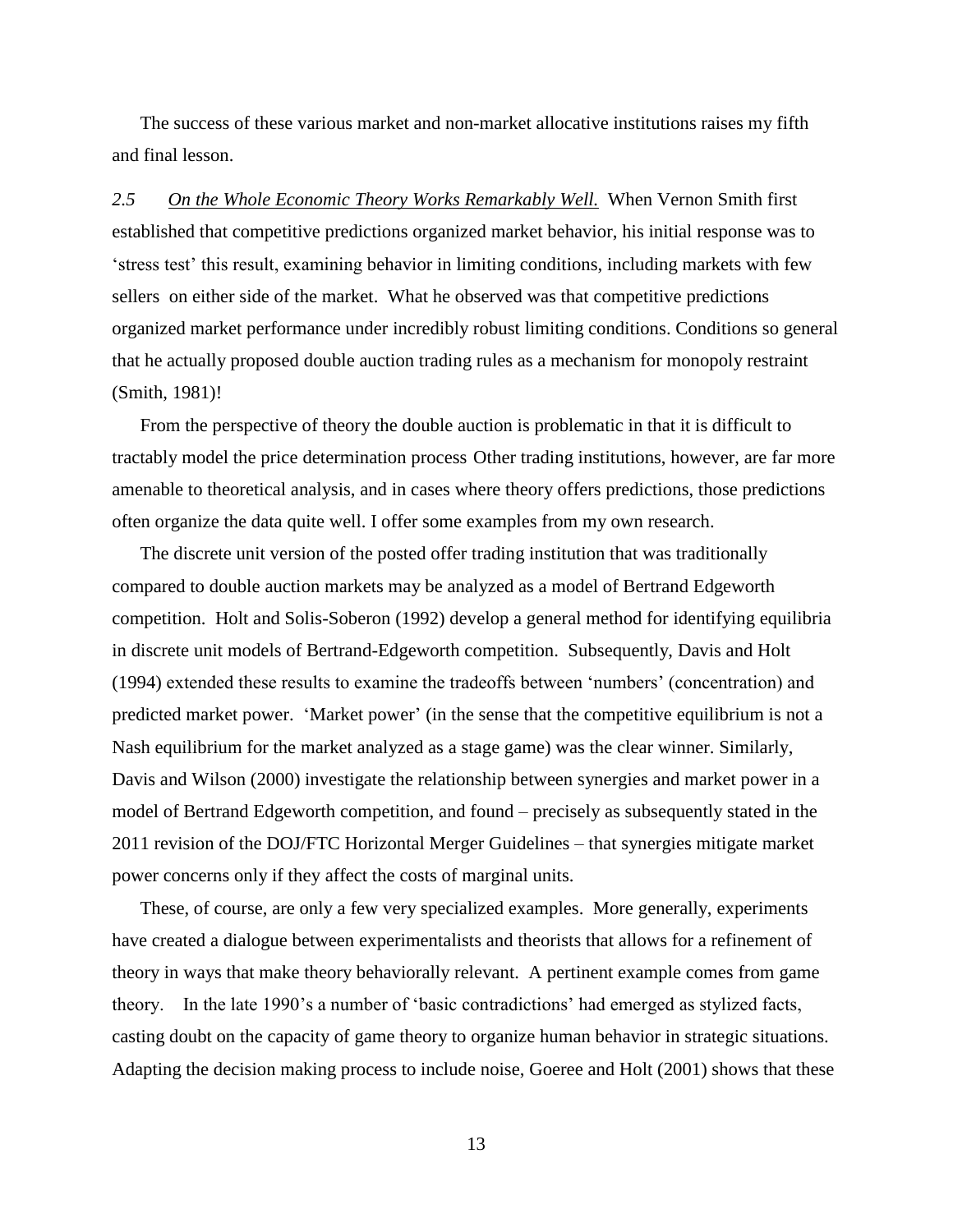behavioral inconsistencies could be both coherently explained and in fact predicted by allowing for a measure of noise in the decision making process.

My examples are certainly far from comprehensive. Useful interchanges between theorists and experimentalists have arisen in diverse areas including game theory, auctions, public goods, finance and labor economics, among others. My point is that traditional neoclassical economic theory provides a very useful basis for organizing economics outcomes, and that experimental methods are helping to both refine theory and make it more broadly useful.<sup>15</sup>

# **3. Conclusion**

 $\overline{a}$ 

The above 'lessons' reflect my excitement for this subfield, and by illustrating what has been learned I hope offer some insight into the promise of this subfield for what may be learned in the future. In closing, I offer a few words of how laboratory tools fit into the economist's tool box– that is, what the use of experimental methods are and are not.

Let's start with what experimental methods can add to economic analysis. Laboratory methods are perhaps most frequently used for testing the predictions of a theory. It is difficult to say much from the laboratory about whether a theory organizes behavior well in some pertinent natural context. If, however, the theory fails to organize data in a streamlined 'best shot' environment, it is difficult to imagine how it could plausibly organize data in a much more complex natural context. Importantly, even 'theory tests' can be policy relevant. Policies, after all, are based on theories, and the failure of a theory on (or very close to) its domain raises very justifiable concerns about the value of that theory as a basis for policy.

Also, laboratory experiments can be used to isolate in streamlined conditions regularities in human behavior that deviate from standard 'rational actor' assumptions. I discussed several pertinent examples of such experiments above, including those involving gender effects and collective irrationality. Here, I stress that laboratory results are, by themselves, only suggestive of behavior in natural contexts. Such experiments, however, can complement and allow exploration of parallel observations from less controlled studies in natural contexts.

<sup>&</sup>lt;sup>15</sup> In his introduction to a volume discussing the role of experimental methods in economics Roth (1987) offers what has become perhaps the most standard categorization of experiment types: 'Speaking to Theorists' or testing and refining theory, 'Searching for Facts' or attempting to evaluate individual preferences or the limitations of rationality and 'Whispering in the Ears of Princes,' or using experiments to evaluate policy alternatives. Of course, as Roth is careful to observe, many experimental investigations fail to fit neatly in one of these groups.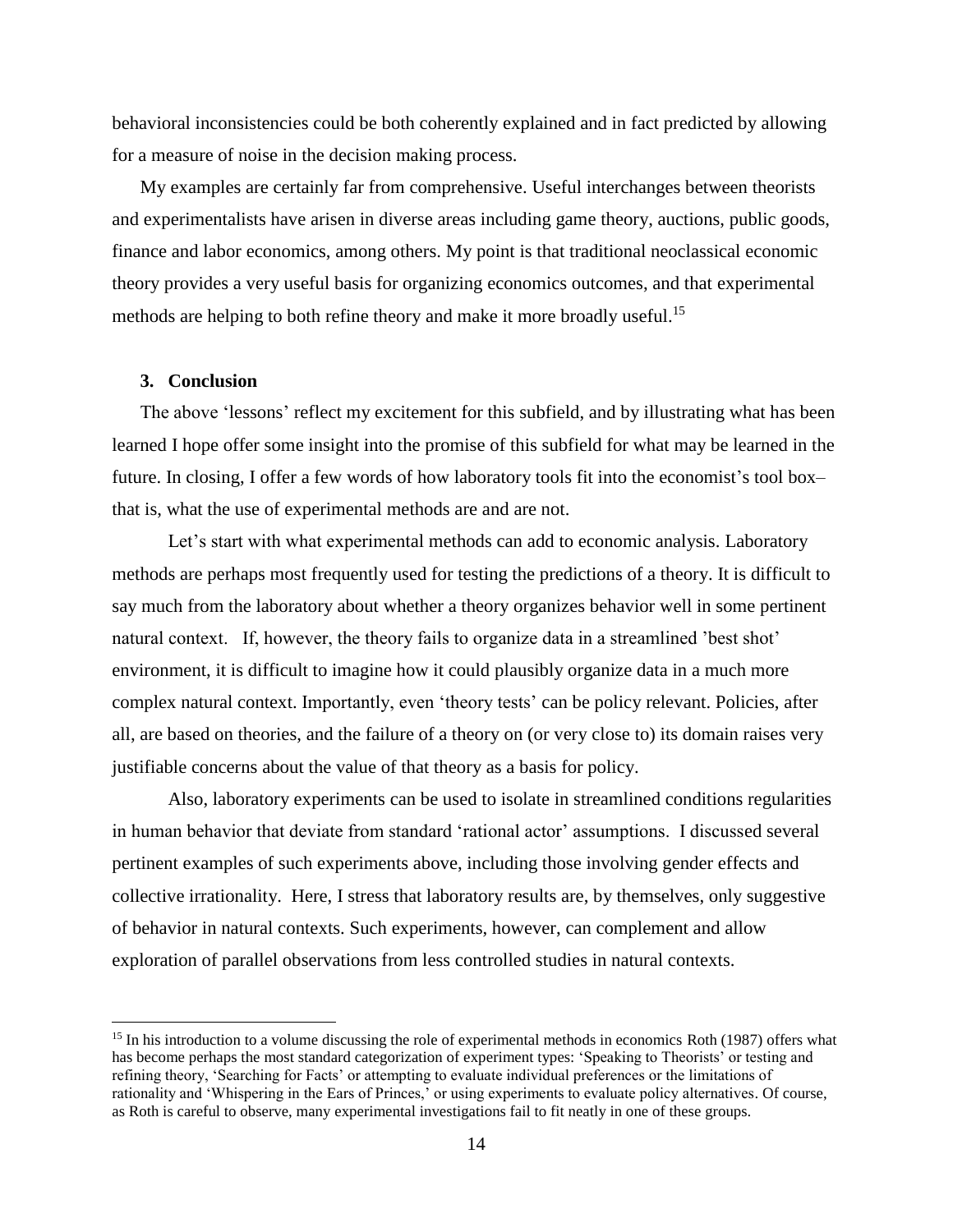Experimental methods also can and have been used to improve data collection. Over twenty five years ago. Vernon Smith (at the time boldly) argued that economics differed from meteorology in that economists were not restricted to learn about the economy by watching events pass (Smith, 1994). In addition to running experiments in the laboratory, however, Smith suggested that we could do a better job collecting data. The development and acceptance of experimental methods, particularly experiments done in the field, have helped considerably in this effort. The mindset of randomized trials, along with the variety of methods of eliciting individual characteristics has unquestionably improved our methods of collecting data in naturally occurring contexts.<sup>16</sup>

Finally, consider what the use of laboratory methods will not be. Experimental methods will neither turn theory on its head, converting economic analysis into psychology nor replace more conventional empirical analysis. Rather, they provide an important complement to these existing methods, and in the process they will, I contribute to making economic analysis a more useful and predictive science.

<sup>&</sup>lt;sup>16</sup> The wide variety of field experiments investigate diverse topics including measuring preferences, identifying the effects of institutions on behavior, and the effects of racial and gender bias on market outcomes.. Harrison and List (2004) and Levitt and List (2007) provide excellent reviews. List and Levitt (2009) offers an interesting, and more general overview of the longer term history of field experiments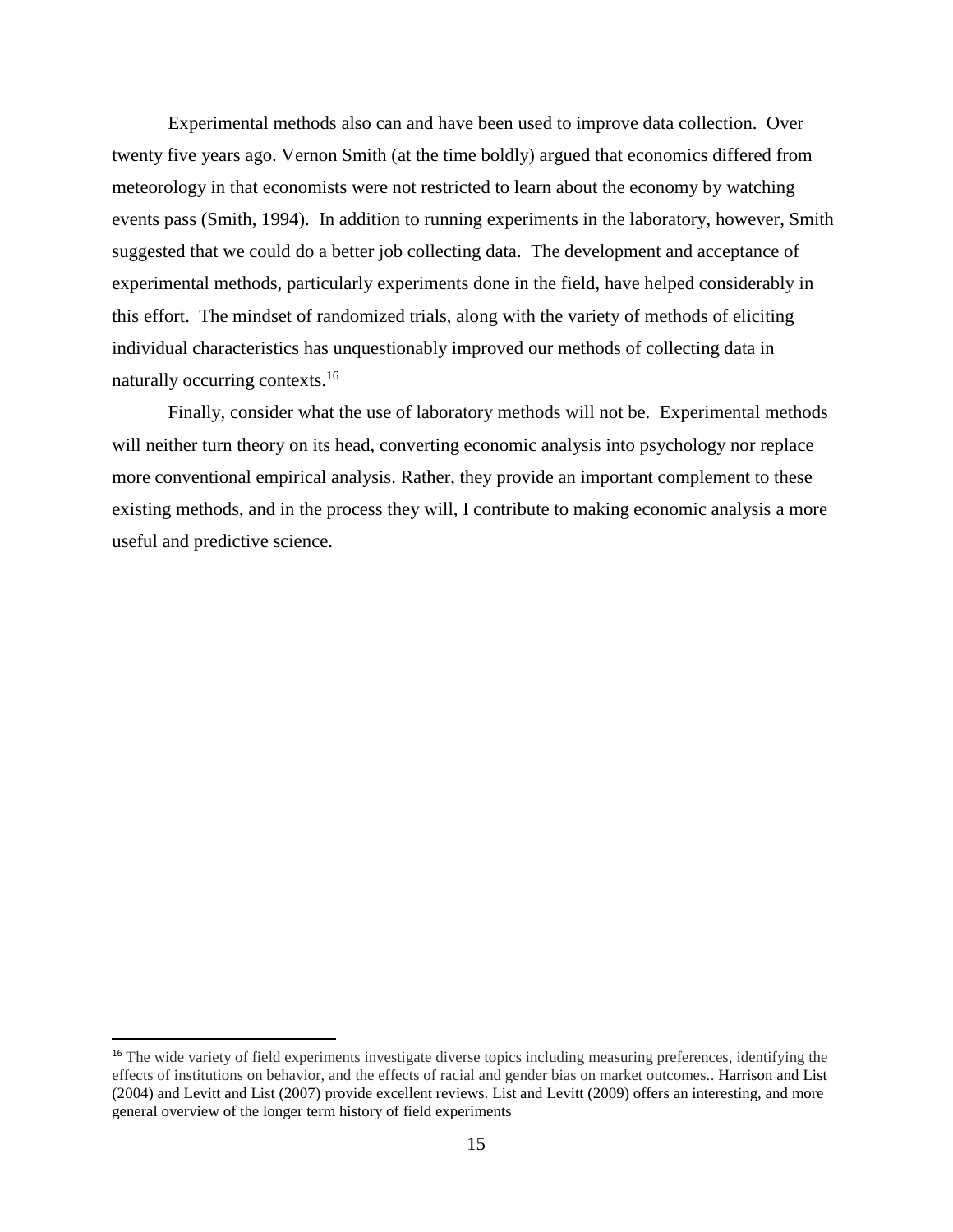#### **References**

- Airely, Daniel. 2008. *Predictably irrational: The hidden forces that shape our decisions.* New York: Harper Collins.
- Alm, James, Kim M. Bloomquist and Michael McKee. 2015. On the external validity of laboratory tax compliance experiments. *Economic Inquiry* 53:1170-86
- Bohnet, Iris, Alexandra Van Geen and Max Bazerman. 2015. When performance trumps gender bias: Joint versus separate evaluation" *Management Science, (forthcoming)*
- Burtaw, Dallas, Jacob K. Goeree, Charles A./Holt, Karen Palmer, Erica Myers and William Schobe. 2010. "An experimental analysis of auctioning emission allowances under a loose cap. *Agricultural and Resource Economics Review* 39: 162-75.
- Camerer, Colin F. 2003. *Behavioral game theory: Experiments in strategic interaction*. Princeton NJ: Princeton University Press.
- Chamberlin, Edward. H. 1948. An experimental imperfect market. *Journal of Political Economy* 56:95-108.
- Croson, Rachel T. A., and Uri Gneezy. 2009. Gender differences in preferences. *Journal of Economic Literature* 47: 448–74.
- Davis, Douglas D. 1987. Maximal quality selection and discrimination in employment. *Journal of Economic Behavior and Organization* 8:97-112.
- Davis, Douglas D. 2011. Behavioral convergence properties of Cournot and Bertrand markets: An experimental analysis. *Journal of Economic Behavior and Organization* 80: 443-58*.*
- Davis, Douglas D., Glenn W. Harrison and Arlington W. Williams. 1993. The effects of nonstationarities on the convergence to competitive equilibria. *Journal of Economic Behavior and Organization* 20: 1-22.
- Davis Douglas D. and Chares A. Holt. 1993, *Experimental Economics.* Princeton NJ: Princeton University Press.
- Davis, Douglas D and Charles A. Holt. 1994. "Market power and mergers in laboratory markets with posted prices. *RAND Journal of Economics* 25:467-87.
- Davis, Douglas D and Charles A. Holt. 1997. "Price rigidities and institutional variations in markets with posted prices. *Economic Theory*, 9:63-80.
- Davis, Douglas D. Asen Ivanov and Oleg Korenok. 2016. Individual characteristics and behavior in repeated games: An experimental study. *Experimental Economic*s (forthcoming)
- Davis, Douglas D. and Oleg Korenok. 2011. Nominal price shocks in monopolistically competitive markets: An experimental analysis. *Journal of Monetary Economics* 58: 578- 89.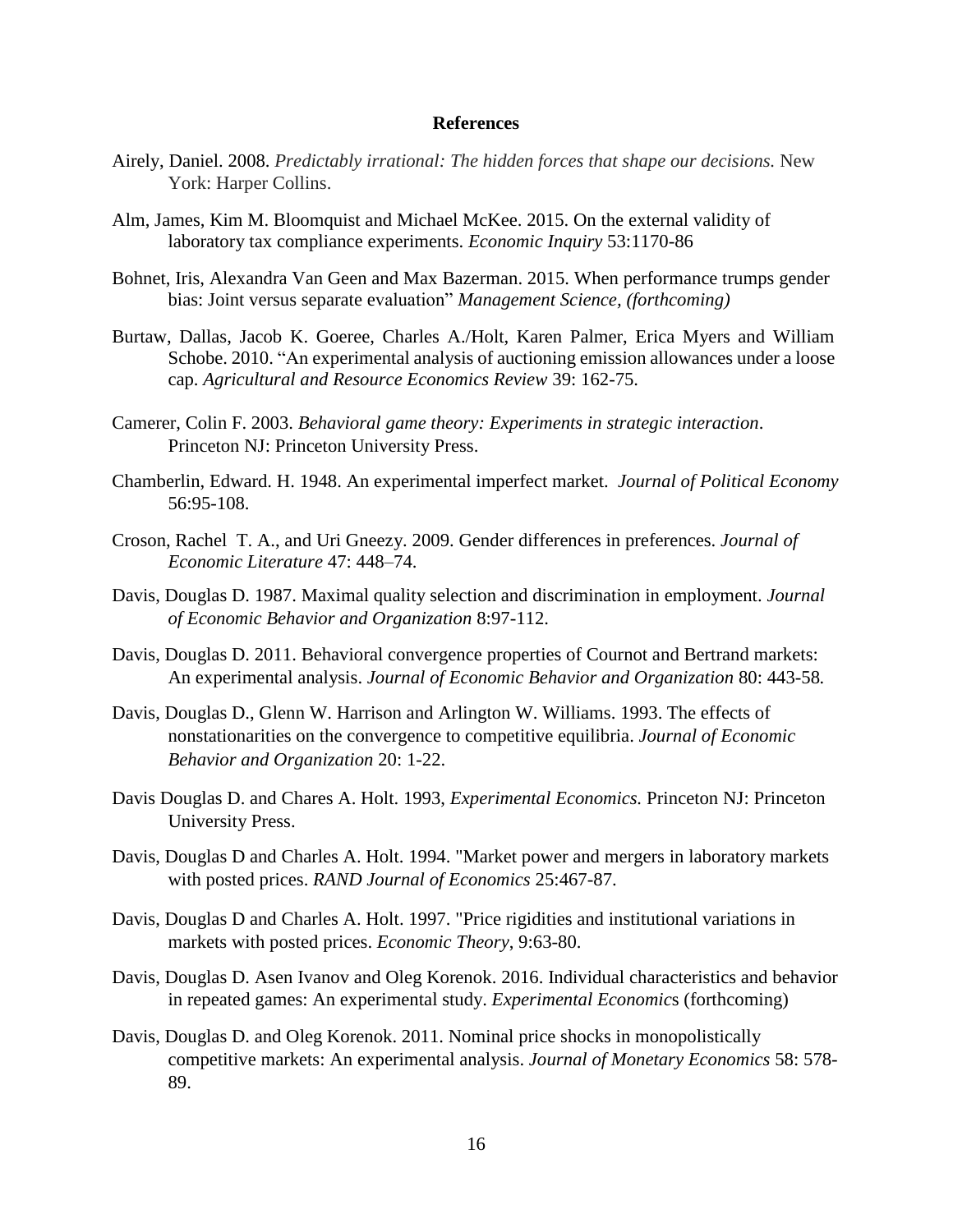- Davis, Douglas D. and Bart J. Wilson. 2000. Cost savings and market power exercise. *Economic Theory* 16: 545:65.
- Eckel, Catherine C. and Sascha C. Fullbrűnn. 2015. "Thar "SHE" blows? Gender, competition, and bubbles in experimental asset markets. *American Economic Review* 105: 906-20.
- Eckel, Catherine C., and Philip J. Grossman. 2008. Differences in the economic decisions of men and women: Experimental evidence. In *Handbook of Experimental Economics Results*, edited by Charles R. Plott and Vernon L. Smith. New York: Elsevier. 509–19
- Fréchette Guillaume R. (2015a) "Laboratory Experiments: Professionals versus Students." In *Handbook of Experimental Economic Methodology.* Edited by Guillaume R. Fréchette and Andrew Schotter Oxford UK: Oxford University Press. 360-90.
- Fréchette Guillaume R. (2015b) "Experimental Economics Across Subject Populations," in the Handbook of Experimental Economics, vol. 2. Edited by John H. Kagel and Alvin E. Roth. Princeton NJ: Princeton University Press, forthcoming.
- Goeree, Jacob K and Charles A. Holt. 2001. Ten little treasures of game theory and ten intuitive contradictions. *American Economic Review* 90: 1402-22.
- Harrison, Glenn W. and John A. List. 2004. Field experiments. *Journal of Economic Literature*  42:1009–55.
- Holt, Charles A. Megan Porzio and Michelle Yingze Song (2015). Price Bubbles and Expectations in Experimental Asset Markets: Gender and Risk Aversion. Manuscript, University of Virginia.
- Holt, Charles A and Francisco Solis-Soberon (1992) "The calculation of equilibrium mixed strategies in posted-offer auctions" in *Research in Experimental Economics, vol.4* edited by R. Mark.Isaac. Greenwich CT: JAI Press 189-229.
- Kagel, John H. and Alvin E. Roth. 1995. *The Handbook of Experimental Economics*. Princeton NJ: Princeton University Press.
- Kagel, John H. and Alvin E. Roth. 2016. *The Handbook of Experimental Economics vol. 2*. Princeton NJ: Princeton University Press. (forthcoming)
- Levitt, Steven D. and, John A. List. 2007. What do laboratory experiments measuring social preferences reveal about the real world? *Journal of Economic Perspectives* 21:153–74.
- List John A. and Steven D. Levitt. 2009. Field experiments in economics: The past, the present, and the future. *European Economic Review* 53: 1-18.
- Niederle, Muriel and Lise Vesterlund. 2008. Gender differences in competition. *Negotiation Journal* 24: 337-463.